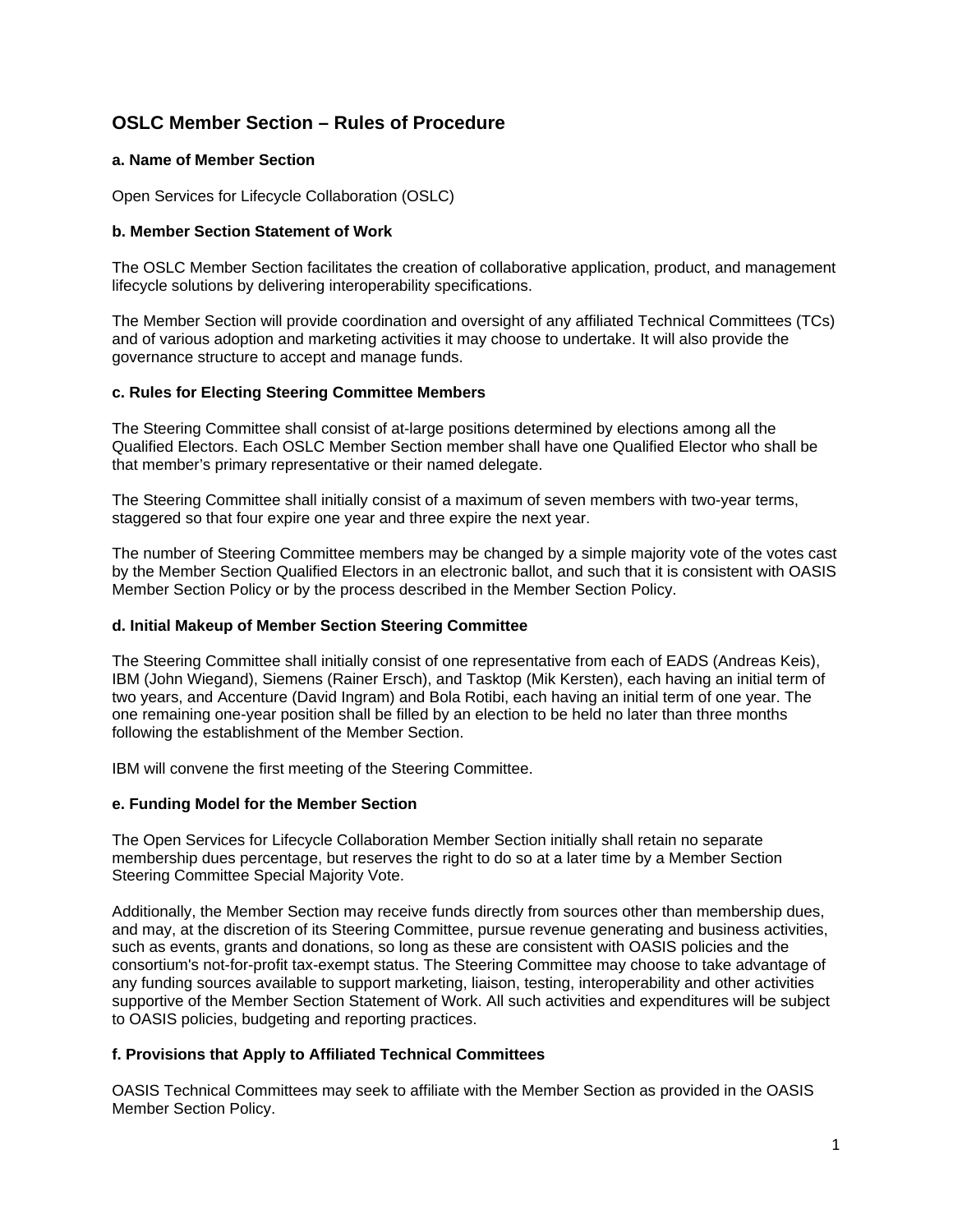Technical Committees affiliated with this Member Section will operate under the RF Limited IPR terms unless otherwise approved by a Member Section Steering Committee Special Majority Vote.

Technical Committees affiliated with this Member Section should have charters that define coordination points with other TCs in the Member Section to ensure that related specifications and deliverables are consistent and can be used with each other.

Technical Committees affiliated with this Member Section must obtain approval from the Steering Committee prior to submitting any deliverable to the OASIS Technical Committee Administration for OASIS Membership vote and prior to submitting any deliverable to de jure standards organizations. Approval by the Steering Committee will be by a simple majority vote.

## **g. Supporters**

#### Organizational Supporters

- Accenture (David Ingram, david.e.ingram@accenture.com)
- Bank of America (Abbie Barbir, abbie.barbir@bankofamerica.com)
- Boeing (Kathryn Breininger, kathryn.r.breininger@boeing.com)
- EADS (Nicolas Figay, Nicolas.figay@eads.net)
- Eclipse Foundation (Ian Skerrett, ian.skerrett@eclipse.org)
- Ericsson (Carolina Canales-Valenzuela, carolina.canales@ericsson.com)
- Fujitsu (Hiroshi Yoshida, hyoshida@jp.fujitsu.com)
- IBM (Dave Ings, ings@ca.ibm.com)
- JPMorgan Chase (Allan Beck, allan.beck@jpmorgan.com)
- Kovair Software (Bipin Shah, bshah@kovair.com)
- KTH Royal Institute of Technology (Martin Törngren, martint@kth.se)
- Mentor Graphics (Bill Chown, bill chown@mentor.com)
- National Instruments (Tom Bradicich, tom.bradicich@ni.com)
- Persistent (Eric McNeil, eric mcneil@persistentsys.com)
- Red Hat (Mark Little, mlittle@redhat.com)
- Siemens (Marquart Franz, marquart.franz@siemens.com)
- Sodius (Thomas Capelle, tcapelle@sodius.com)
- Software AG (Prasad Yendluri, Prasad.Yendluri@softwareag.com)
- Tasktop (David Green, david.green@tasktop.com)
- Universidad Politécnica de Madrid (Asuncion Gomez-Perez, asun@fi.upm.es)
- WSO2 (Paul Freemantle, paul@wso2.com)

#### Individual Supporters

Bola Rotibi (bola@creativeintellectuk.com)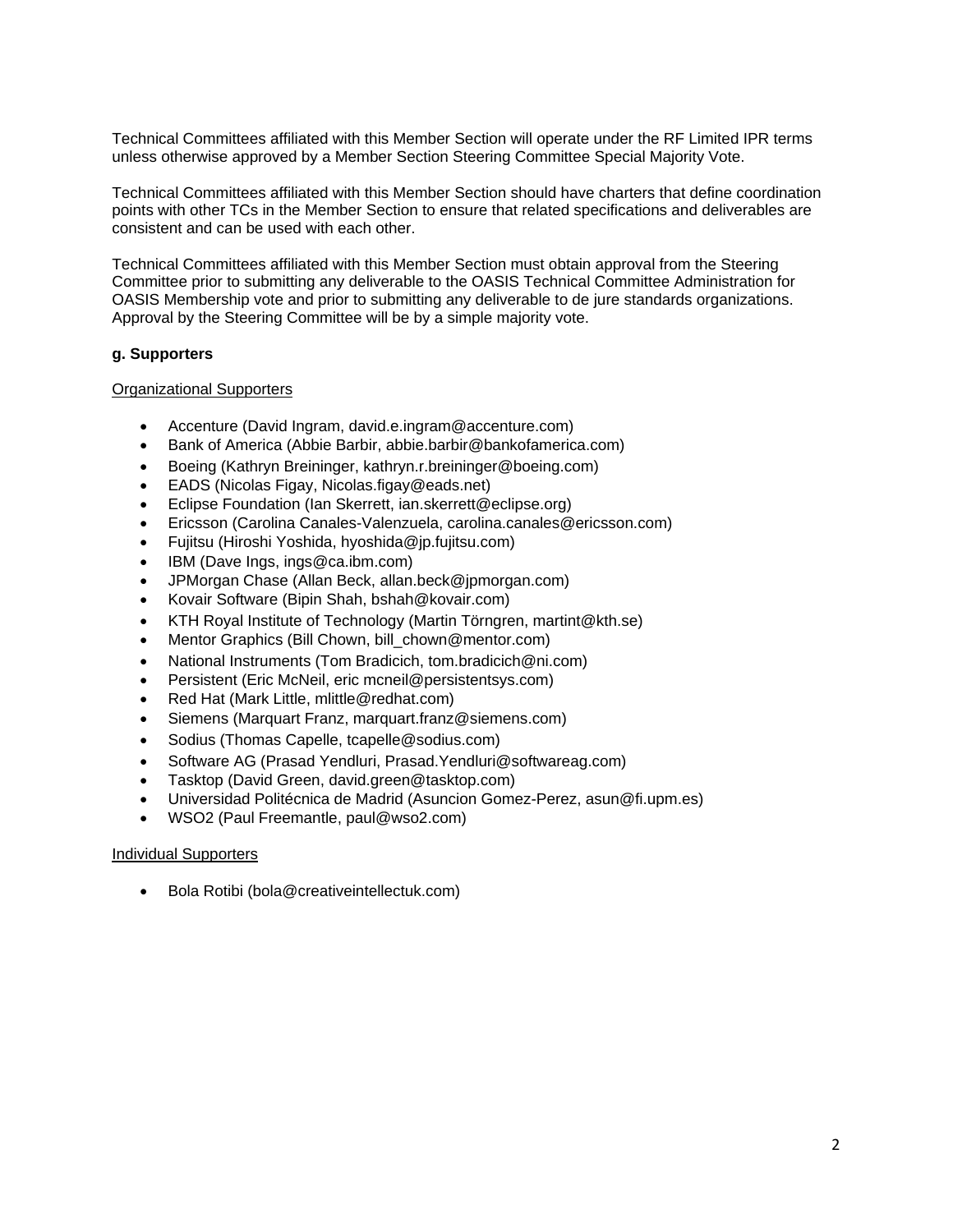# **h. Support Statements**

- **Accenture**  David Ingram "As the OASIS Primary Representative for Accenture, I am pleased to offer our support for the creation of the OASIS OSLC Member Section and to state that we wish to be a Supporting Entity at launch."
- **Bank of America** Abbie Barbir "As the OASIS Primary Representative for Bank of America, I am pleased to offer our support for the creation of the OASIS OSLC Member Section and to state that we wish to be a Supporting Entity at launch."
- **Bola Rotibi**  "I am pleased to offer my individual support for the creation of the OASIS OSLC Member Section and to state that I wish to be a supporting member at launch."
- **Boeing** Kathryn Breininger "As the OASIS Primary Representative for Boeing, I am pleased to offer our support for the creation of the OASIS Open Services for Lifecycle Collaboration (OSLC) Member Section and to state that we wish to be a Supporting Entity at launch."
- **EADS** Dr. Nicolas Figay "As the OASIS Primary Representative for EADS, I am pleased to offer our support for the creation of the OASIS OSLC Member Section and to state that we wish to be a Supporting Entity at launch."
- **Eclipse Foundation** Ian Skerrett "As the OASIS Primary Representative for Eclipse, I am pleased to offer our support for the creation of the OASIS OSLC Member Section and to state that we wish to be a Supporting Entity."
- **Ericsson** Carolina Canales-Valenzuela "As the OASIS Primary Representative for Ericsson, I am pleased to offer our support for the creation of the OASIS OSLC Member Section and to state that we wish to be a Supporting Entity at launch."
- **Fujitsu** Hiroshi Yoshida "As the OASIS Primary Representative for Fujitsu, I am pleased to offer our support for the creation of the OASIS OSLC Member Section and to state that we wish to be a Supporting Entity at the OSLC Member Section launch."
- **IBM** Dave Ings "As the OASIS Primary Representative for IBM, I am pleased to offer our support for the creation of the OASIS OSLC Member Section and to state that we wish to be a Supporting Entity at launch."
- **JPMorgan Chase** Alan Beck "As the OASIS Primary Representative for JPMorgan Chase, I am pleased to offer our support for the creation of the OASIS OSLC Member Section and to state that we wish to be a Supporting Entity at launch."
- **Kovair Software**  Bipin Shah "As the OASIS Primary Representative for Kovair Software, I am pleased to offer our support for the creation of the OASIS OSLC Member Section and to state that we wish to be a Supporting Entity at launch."
- **KTH Royal Institute of Technology**  Martin Törngren "As the OASIS Primary Representative for The Royal Institute of Technology (KTH), I am pleased to offer our support for the creation of the OASIS OSLC Member Section and to state that we wish to be a Supporting Entity at launch."
- **Mentor Graphics**  Bill Chown "As the OASIS Primary Representative for Mentor Graphics, I am pleased to offer our support for the creation of the OASIS OSLC Member Section and to state that we wish to be a Supporting Entity."
- **National Instruments**  Tom Bradicich "As the OASIS Primary Representative for National Instruments (NI), this letter serves to communicate NI's support for the creation of the OASIS OSLC Member Section, and wish to be a supporting entity at launch."
- **Persistent**  Eric McNeil "As the OASIS Primary Representative for Persistent Systems, I am pleased to offer our support for the creation of the OASIS OSLC Member Section and to state that we wish to be a Supporting Entity at launch."